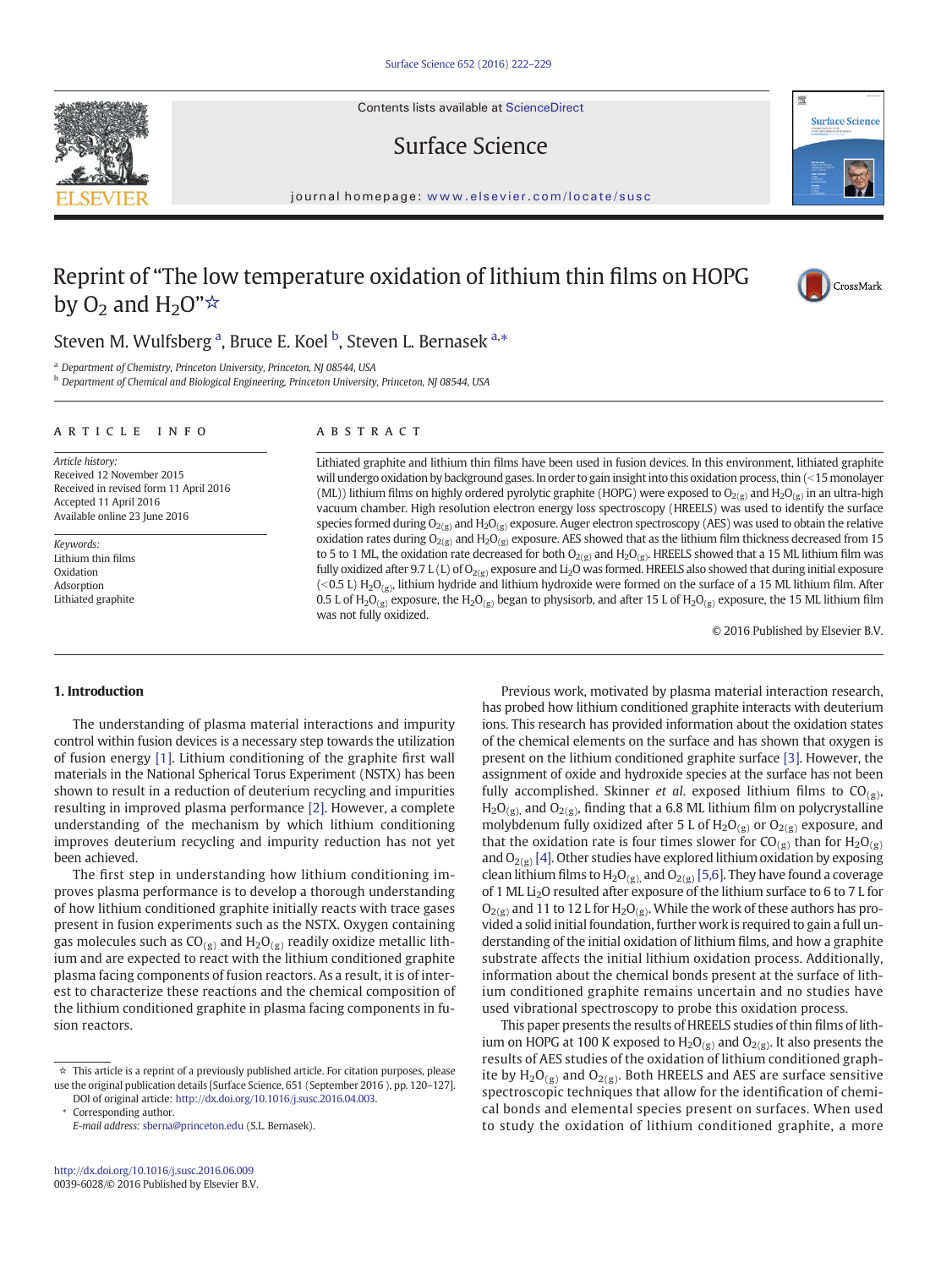<span id="page-1-0"></span>complete picture of the oxidation process and the substrate effects can be obtained.

# 2. Experimental

A 10 mm  $\times$  10 mm  $\times$  1 mm HOPG grade A sample (Structure Probe, Inc.) was used as the graphite substrate in these experiments. The HOPG was mechanically exfoliated using scotch tape, mounted in the chamber, then annealed to 1000 °C in ultra-high vacuum (UHV) for 10 min in order to produce a clean sample. The annealing was repeated prior to each experiment to produce the clean sample as determined by AES.

The experiments were conducted in a stainless steel UHV chamber with a base pressure of  $6.2 \times 10^{-11}$  Torr. It includes an introduction chamber, preparation chamber and HREELS chamber. The preparation chamber contains a PHI Model 10-155 cylindrical mirror analyzer Auger electron spectrometer with an electron take-off angle of 42.5°, used to obtain the AES data. There are multiple Varian leak valves for introducing gases to the system, an RBD 04-172 Ion Gun, and a Stanford Research Systems RGA 200 mounted on this chamber. The HREELS chamber houses an LK Technologies ELS 3000, which was used to obtain the HREEL spectra in these experiments.

After the HOPG sample is mounted in the chamber and cleaned, lithium was deposited on the sample using a lithium metal dispenser purchased from SEAS Getters [\[7\]](#page-6-0). In order to reduce the amount of lithium intercalating into the HOPG and to study the nascent chemical reactions on the surface, the HOPG sample was cooled to 100 K using liquid nitrogen before Li deposition. At this temperature, intercalation of Li into the graphite sample is limited, as indicated both by the constant Li AES signal following deposition, and the measured diffusion constant of Li perpendicular to the basal plane of graphite as determined by Itou, et al. [\[8\]](#page-6-0). Based on the measured diffusion constant, it is estimated to take longer than 1 h for one ML of Li to intercalate into the graphite sample at 100 K. Dosing with oxygen or water, and subsequent spectroscopic analysis takes less than 40 min typically. The amount of lithium deposited on the surface of the HOPG at 100 K was observed by monitoring the suppression of the carbon Auger electron signal from the HOPG after lithium deposition. One ML of lithium corresponds to  $8.3 \times 10^{14}$  atoms/cm<sup>2</sup>, based on the density of bulk lithium.

AES kinetic data was collected, in the derivative mode, by using the Auger spectrometer to repeatedly scan over the energy region 480 to 530 eV, which contains the oxygen Auger peak at 510 eV, during the controlled gas exposure at a pressure of  $1 \times 10^{-8}$  Torr. This peak position does not change during the data collection. The Auger spectrometer was scanned at a rate of 5 eV/s, resulting in the acquisition of an Auger oxygen peak scan every 10 s. A Python script was written to find the peaks and calculate the peak-to-peak height. An example oxygen uptake spectrum is shown in Fig. 1.

AES was also used to determine the relative concentrations of elements on the surface. The handbook of Auger Electron Spectroscopy and the software AugerScan made by RBD [\[9,10\],](#page-6-0) provide relative sensitivity factors (RSFs) for primary beam energies of 3, 5, and 10 keV but not 1.5 keV. As a result, the RSFs were adjusted using equations for the ionization cross-section [\[11\]](#page-7-0) and the backscatter correction factor [\[12\]](#page-7-0). More information about this correction procedure can be found in the Supplementary Information.

# 3. Results and discussion

# 3.1. Auger measurements of Li deposition

AES was used to follow the suppression of the HOPG carbon Auger electron signal during lithium deposition. This data is presented below in Fig. 2 along with plots from theoretical models describing various common thin film growth modes.

The data in red in Fig. 2 represents actual data collected during lithium deposition using the Saes alkali metal dispenser (AMD). The SAES Getters AMD is capable of producing a well controlled and constant deposition rate [\[12\]](#page-7-0). Therefore, the deposition time is directly proportional to the amount of lithium being deposited on the surface. The four other curves in Fig. 2 show what the HOPG carbon Auger electron intensity decrease would be as a function of deposition time if the lithium film grows according to one of four common thermodynamic growth modes. These growth modes are the Volmer–Weber (VW), Stranski–Krastanov (SK), Frank– Van der Merwe (FM), and simultaneous multilayer (SM). All four of these growth modes assume sufficient mobility of Li at the deposition temperature, that the growth is not kinetically limited over the time of the measurement. Both the VW and SK modes involve the deposited lithium atoms, coalescing and growing as islands. The difference between the VW and SK modes is that in the SK mode, an atomically smooth, uniform, and complete initial ML is first grown followed by island growth,



Fig. 1. An example oxygen uptake experiment conducted using AES to continuously scan over 480 to 530 eV in order to monitor the increase in the oxygen Auger electron signal during exposure to O<sub>2</sub> at  $1 \times 10^{-8}$  Torr. Red data points indicate oxygen peak positions and the blue points represent peak-to-peak oxygen Auger intensity.



Fig. 2. HOPG carbon AES signal suppression versus lithium deposition time. I<sub>C</sub> is the carbon AES signal from clean HOPG and  $I<sub>C</sub>$  is the carbon signal after lithium deposition. The Li on HOPG data (red) is the experimental data collected during lithium deposition at 100 K. The SM (simultaneous multilayer) mode, the FM (Frank–Van der Merwe) mode, the SK (Stranski–Krastanov) mode, and the VW (Volmer–Weber) mode are theoretical data points calculated from models describing these modes. The lithium deposition rate is 1 ML of Li per 19 s and the percentage of island coverage on the surface is chosen to be 50.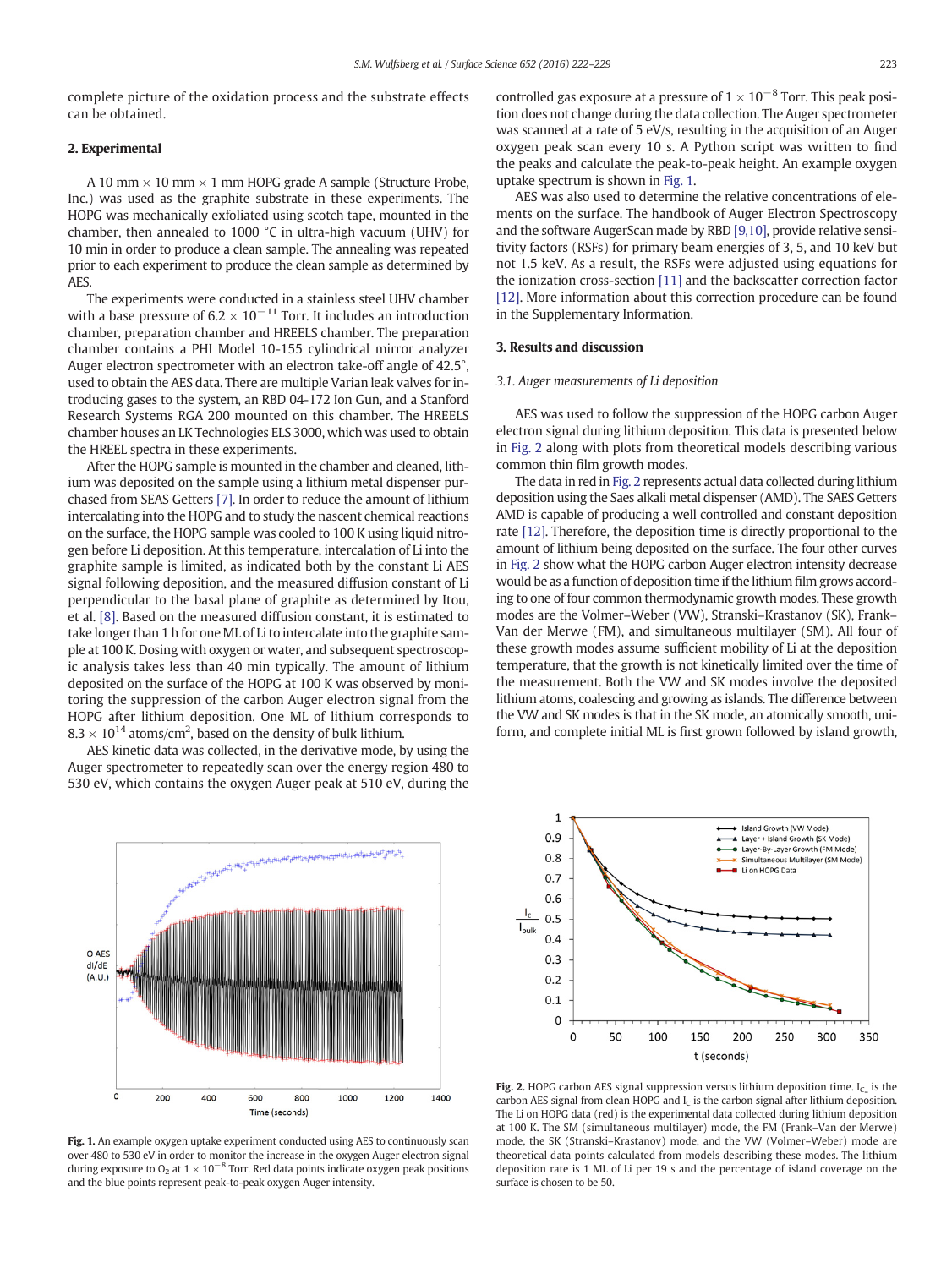<span id="page-2-0"></span>but in the VW mode, island growth occurs from the beginning without the formation of an atomically smooth, uniform, and complete initial ML. The FM mode involves a layer-by-layer growth, where the deposited lithium atoms form atomically smooth, uniform, and complete monolayers before the subsequent layer begins to form in the same fashion. The SM mode results from deposited atoms sticking to the surface where they initially land. The SM mode can best be described as stacks of lithium atoms covering the surface. The heights of the lithium atom stacks are expected to obey a Poisson distribution centered on the average thickness of the lithium film.

It was not possible to predict by which of these growth modes lithium deposition would occur, nor has any previous research determined the growth mode of lithium on HOPG. Therefore, to obtain an understanding of how the lithium thin films grew on the HOPG surface, it was necessary to compare the actual lithium deposition data to the models describing the VW, SK, FM, and SM growth modes. The shape of the plot of carbon Auger electron intensity decrease versus deposition time resulting from the VW, SK, FM, and SM models, will depend on the deposition rate and the percentage of island coverage on the surface. The deposition rate, in monolayers (ML) of lithium per second, and the percentage of island coverage on the surface were varied from 1 ML per 10 s to 1 ML per 30 s and from 25% to 75% island coverage in order to see which growth mode fit the actual data the best. Deposition rates less than 1 ML per 15 s and more than 1 ML per 25 s resulted in curves that decreased too rapidly and too slowly, respectively, and did not fit the actual deposition data. Additionally, the actual data did not fit the two VW or SK models involving island growth unless the percentage of island coverage was greater than 95, and at this limit the VW and SK modes become the FM mode. Therefore, it was concluded that the lithium was not growing according to either the VW or SK modes. However, as [Fig. 2](#page-1-0) shows, the actual data closely fit the FM and SM growth modes. When the lithium deposition rate was chosen to be 1 ML per 20 s, the actual data closely matched the FM mode, and when the lithium deposition rate was chosen to be 1 ML per 18 s, the actual data closely matched the SM mode. The SM and FM modes produce very similar curves in general, as seen in [Fig. 2,](#page-1-0) and with the data collected during the lithium deposition, it was not possible to distinguish between the FM and SM growth modes. As a result, a lithium deposition rate of 1 ML per 19 s was chosen to represent the actual rate of lithium deposition used in the following experiments. This rate of 1 ML per 19 s was used to deposit controlled and calibrated amounts of lithium on HOPG during the experiments reported here.

Eq. (1) describes the layer-by-layer FM growth mode used in the previous discussion.

$$
I_{C(HOPG)} = I_{C(HOPG)_{\infty}} exp \left[ -\frac{x}{cos(\phi) \lambda_{Li(272 \text{ eV})}} \right]
$$
(1)

where  $I_{C(HOPG)_{\infty}}$  is the intensity of the carbon Auger signal from clean thick HOPG,  $\phi$  is the takeoff angle of the electrons from the surface relative to the surface normal,  $\lambda_{Li(272eV)}$  is the inelastic mean free path (IMFP) of the carbon Auger electron through the lithium film, and x is the thickness of the lithium overlayer in Å. The value for  $\lambda_{Li(272 \text{ eV})}$ was taken from the NIST electron IMFP database [\[13\]](#page-7-0).

# 3.2. Thin Li films on HOPG exposed to  $O<sub>2</sub>$

# 3.2.1.  $O_2$  auger electron spectroscopy oxygen uptake experiments

Auger electron spectroscopy (AES) was used to follow the oxygen uptake of 1, 5 and 15 ML lithium films on highly ordered pyrolytic graphite (HOPG) at 100 K during  $O_{2(g)}$  exposure at a constant pressure of  $1 \times 10^{-8}$  Torr. These oxygen uptake curves are shown in Fig. 3.

From Fig. 3, it can be seen that as the initial lithium film thickness increases from 1 to 5 to 15 ML, the oxygen uptake curves saturate at higher oxygen AES signal intensities and at longer  $O_{2(g)}$  exposures.



Fig. 3.  $O_{2(g)}$  AES oxygen uptake curves for 1 (red), 5 (green), and 15 (black) ML lithium films on HOPG at 100 K. The O<sub>2(g)</sub> partial pressure was  $1 \times 10^{-8}$  Torr during the oxygen uptake experiments.

Additionally, the initial slopes of the oxygen uptake curves decrease from 15 to 5 to 1 ML initial Li film thickness. These initial slopes provide the initial sticking coefficients for  $O_{2(g)}$  on clean lithium films and are presented in Table 1.

In order to determine why the oxygen uptake curve for the 15 ML lithium film saturates after approximately 9.5 L of  $O_{2(g)}$  exposure, three scenarios can be considered. These three scenarios all assume that  $O_{2(g)}$  reacts with the lithium films to form Li<sub>2</sub>O. The first scenario suggests that the  $Li<sub>2</sub>O$  film has grown beyond the AES probe depth. The probe depth for AES is defined as three times the IMFP of an oxygen Auger electron. The IMFP of an oxygen Auger electron is 16.2 Å in  $Li<sub>2</sub>O$ , giving a probe depth of approximately 48.6 Å. Again, all IMFP values are taken from the NIST electron IMFP database [\[13\].](#page-7-0) A 15 ML lithium film contains approximately enough lithium to produce 6.7 ML of  $Li<sub>2</sub>O$  if the lithium fully reacts to form  $Li<sub>2</sub>O$ , assuming that the 15 ML lithium film has the density of lithium metal. A 6.7 ML film of  $Li<sub>2</sub>O$  has a thickness of only 18.4 Å. This value is less than half of the AES probe depth. As a result, the AES oxygen uptake curve saturation is not a result of the Li<sub>2</sub>O film growing beyond the AES probe depth.

The second scenario proposes that the 15 ML lithium film has passivated and  $O<sub>2</sub>$  can no longer diffuse through the lithium oxide film and oxidize the underlying lithium metal. AES survey scans taken after the  $O_{2(g)}$  oxygen uptake experiment show that there is no lithium metal Auger electron signal, suggesting that there is no unreacted lithium metal on the surface. Metallic Li has an Auger electron peak at 52 eV and 40 eV [\[14,15\]](#page-7-0) Therefore, the saturation level in Fig. 3, above, is not the result of the lithium film passivation, leaving the bottom-most lithium monolayers unreacted.

# Table 1

Sticking coefficients determined by linear regression fits to the initial slope data for oxygen AES signal vs  $O<sub>2</sub>$  exposure curves from Fig. 3. The sticking coefficients have been normalized to the sticking coefficient from the AES oxygen uptake curve for the 15 ML lithium film.

|                                        | 15 ML Li      | 5 ML Li       | 1 ML Li       |
|----------------------------------------|---------------|---------------|---------------|
| Relative initial sticking coefficients | $1.00 + 0.09$ | $0.82 + 0.07$ | $0.78 + 0.06$ |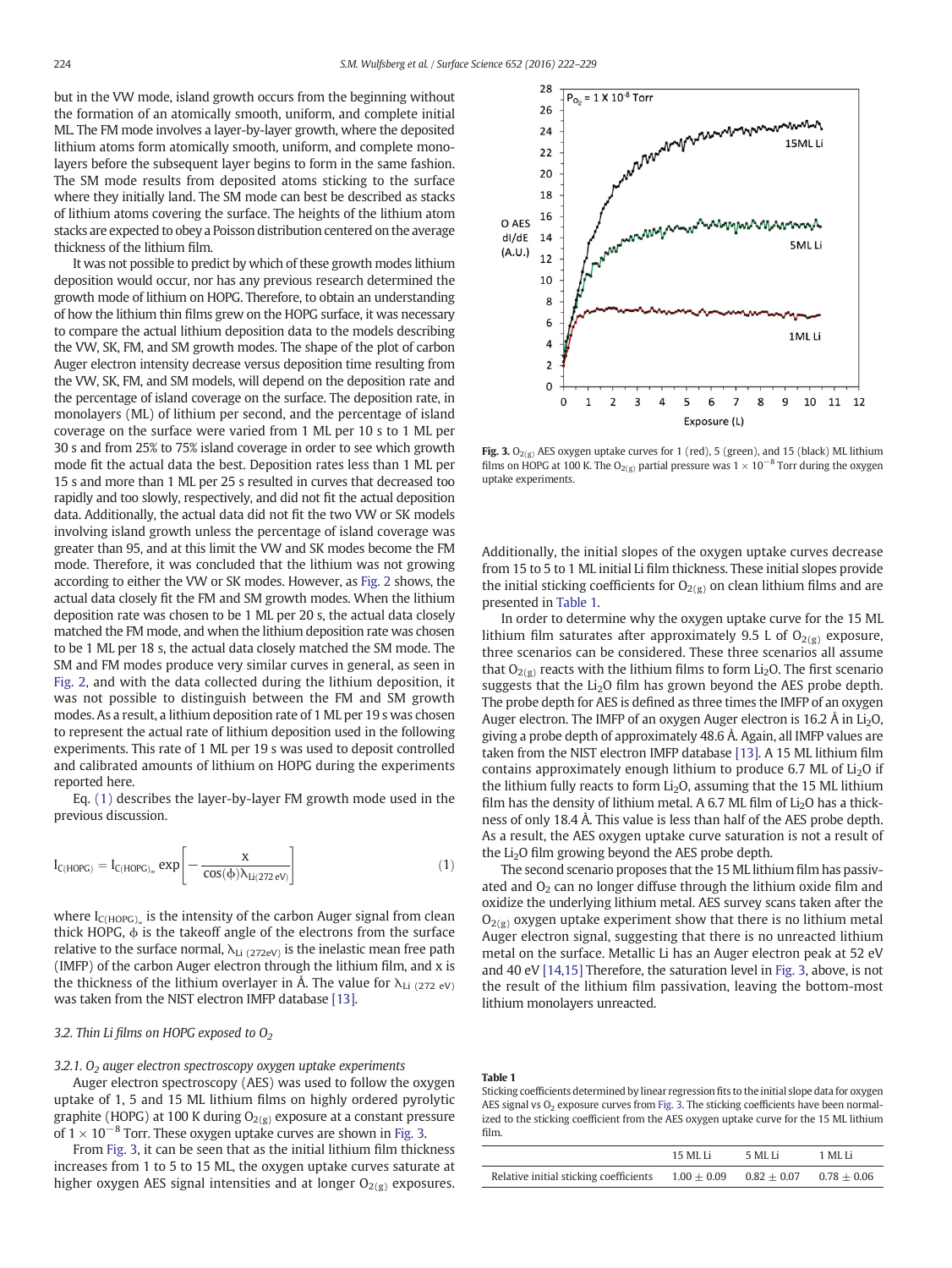The most likely scenario to explain the 15 ML lithium oxygen uptake curve saturation is that the whole 15 ML lithium film has been oxidized by the  $O_{2(g)}$ . With the saturation value from the oxygen uptake curve of the 15 ML lithium film corresponding to the AES oxygen signal intensity from a 6.7 ML Li<sub>2</sub>O film (since a 15 ML lithium film contains approximately enough lithium to produce 6.7 ML of  $Li<sub>2</sub>O$ ) and using a layer by layer oxide growth model, it is possible to calculate the AES oxygen signal intensity corresponding to the formation of the 1st, 2nd, 4th, and 6.7th MLs of  $Li<sub>2</sub>O$  using Eq. (2) below:

$$
\frac{I_{6.7 \text{ ML}}}{I_{nML}} = \frac{1 - \exp\left[-\frac{6.7 \text{ ML}}{\cos(\phi)\lambda_{Li_2O(510eV)}}\right]}{1 - \exp\left[-\frac{nML}{\cos(\phi)\lambda_{Li_2O(510eV)}}\right]}
$$
(2)

where  $I_{6.7 \text{ ML}}$  is the oxygen AES signal corresponding to 6.7 ML of  $Li_2O$ ; I<sub>nML</sub> is the AES oxygen signal intensity corresponding to the nth ML of Li<sub>2</sub>O;  $\phi$  is the takeoff angle of the electron from the surface relative to the surface normal; and  $\lambda_{Li, O(510eV)}$  is the IMFP, in units of Li<sub>2</sub>O MLs, of the oxygen Auger electron through the  $Li<sub>2</sub>O$  layer. Using Eq. (2) and the data from [Fig. 3,](#page-2-0) the exposures at which the formation of 1, 2, 4, and 6.7 ML of Li<sub>2</sub>O occur can be calculated. These values are presented in Table 2, below.

Under the conditions of these experiments, it can be seen that 1 ML of Li<sub>2</sub>O is formed after just 0.36 L of O<sub>2(g)</sub> exposure and the 15 ML of lithium film is fully oxidized after 9.70 L of  $O_{2(g)}$  exposure.

As mentioned above, [Fig. 3](#page-2-0) shows a decrease in the initial sticking coefficients as the initial lithium film thickness decreases from 15 to 5 to 1 ML. These initial sticking coefficient values are presented in [Table](#page-2-0) [1,](#page-2-0) above. Previous studies have shown that lithium transfers its valance electron to the conduction band of graphite [\[14\].](#page-7-0) This electron transfer can make the lithium less reactive towards electronegative molecules such as  $O_{2(g)}$ . The effect of this electron transfer process would be strongest for the lithium monolayer closest to the HOPG substrate, and this trend is seen in the data as a decrease in the initial sticking coefficients as the lithium film gets thinner from 15 to 5 to 1 ML. However, this decrease in the initial sticking coefficient could also be the result of an SM growth mode of the lithium thin film on graphite, since 5 and 15 ML lithium films grown according the SM growth mode would likely exhibit kinks and step edges, providing sites of relatively high reactivity and resulting in a higher initial sticking coefficient than the case for a 1 ML lithium film.

# 3.2.2. O<sub>2</sub> HREELS

Table 2

In addition to AES, HREELS was used to follow the oxidation by  $O_{2(g)}$ of a 15 ML Li film on HOPG at 100 K. The results of these experiments are presented in Fig. 4.

HREEL spectra were taken at 0.25, 0.5, 0.75, 1, 3, and 5 L of sequential  $O_{2(g)}$  exposure. At 0.25 L  $O_{2(g)}$  exposure, a small broad peak is seen at 600 cm<sup>-1</sup>. As the O<sub>2(g)</sub> exposure increases from 0.25 to 5 L, this peak gradually shifts to 705  $cm^{-1}$  and increases in intensity, suggesting this peak is a result of the reaction between  $O_{2(g)}$  and lithium. Additionally, in the HREEL spectrum taken after 0.5 L of  $O_{2(g)}$ , the lack of a peak at 3700 cm<sup>-1</sup> indicates the peak at 705 cm<sup>-1</sup> is not the result of H<sub>2</sub>O<sub>(g)</sub> contamination from the vacuum chamber's background gas forming LiOH, which has a  $\upsilon$ (O—H) peak around 3700 cm $^{-1}$ . Rather, this peak at 705 cm<sup>-1</sup> must be a result of the interaction between  $O_{2(g)}$  and the

| -------                                                                           |  |  |
|-----------------------------------------------------------------------------------|--|--|
| $O_{2(g)}$ exposures at which 1, 2, 4 and 6.7 ML of Li <sub>2</sub> O are formed. |  |  |

|                             | $1$ ML Li <sub>2</sub> O | $2$ ML Li <sub>2</sub> O | 4 ML Li <sub>2</sub> O | 6.7 ML Li <sub>2</sub> O |
|-----------------------------|--------------------------|--------------------------|------------------------|--------------------------|
| $O_2$ exposure (L) ( $I(L)$ | 0.36                     | 0.82                     | 2.11                   | 9.70                     |



Fig. 4. HREEL spectra of a 15 ML lithium film on HOPG at 100 K after 0.25, 0.50, 0.75, 1.00, 3.00, and 5.00 L of  $O_{2(g)}$  exposure.  $O_{2(g)}$  partial pressures used during these exposures were  $1 \times 10^{-8}$  Torr. The typical resolution and elastic peak intensity of the spectra was 40 cm−<sup>1</sup> fwhm and 20,000 cts/s.

lithium film. The absence of a peak between 850 and 1200  $cm^{-1}$ , due to the presence of molecular  $O_{2(g)}$  adsorbed on the surface, suggests the  $O_{2(g)}$  dissociates upon adsorption on the lithium surface [\[15,16\].](#page-7-0) Off-specular HREEL spectra also do not show a peak between 850 and 1200 cm<sup>-1</sup>. This confirms that the O<sub>2(g)</sub> dissociates upon adsorption on the lithium surface. There is also a small peak at 1400  $cm^{-1}$ . This peak is the result of a double scattering event for the peak at 700 cm<sup>−1</sup>. After higher exposures (above 3 L O<sub>2(g)</sub>), another peak is seen around 3700 cm<sup>-1</sup> in the HREELS data. After long exposure, background  $H_2O_{(g)}$  exposure is large enough to result in the formation of LiOH. This peak is the result of the lithium oxide reacting with trace amounts of  $H_2O_{(g)}$  in the vacuum chamber to form LiOH. Previous reflection infrared spectroscopic studies have shown that Li<sub>2</sub>O exhibits a longitudinal phonon mode at 737 cm<sup>-1</sup> [\[17\]](#page-7-0). The 705 cm<sup> $-1$ </sup> peak seen is [Fig. 3](#page-2-0) is most likely the result of the phonon mode of Li2O, suggesting the 15 ML lithium film reacts with incident  $O_{2(g)}$  to form Li<sub>2</sub>O.

HREEL spectra were recorded immediately after the AES oxygen uptake experiments for the 1, 5, and 15 ML Li films on HOPG at 100 K exposed to 15 L  $O_{2(g)}$ . These spectra are shown in Fig. 5.

Fig. 5 shows that as the initial lithium film thickness increases, which results in the formation of thicker Li<sub>2</sub>O films, the peak at 600 cm<sup>-1</sup> grows in intensity and shifts towards a higher energy of 700  $\text{cm}^{-1}$ . Again,  $Li<sub>2</sub>O$  is known to have a longitudinal phonon mode at 737 cm<sup>-1</sup> [\[17\]](#page-7-0). Another feature seen in Fig. 5 is  $v(O-H)$  at 3700 cm<sup>-1</sup>.



Fig. 5. HREEL spectra taken after the 15 L of  $O_{2(g)}$  exposure from the AES oxygen uptake experiments for 1, 5, and 15 ML lithium films on HOPG at 100 K. The typical resolution and elastic peak intensity of the spectra was 35  $cm^{-1}$  fwhm and 50,000 cts/s.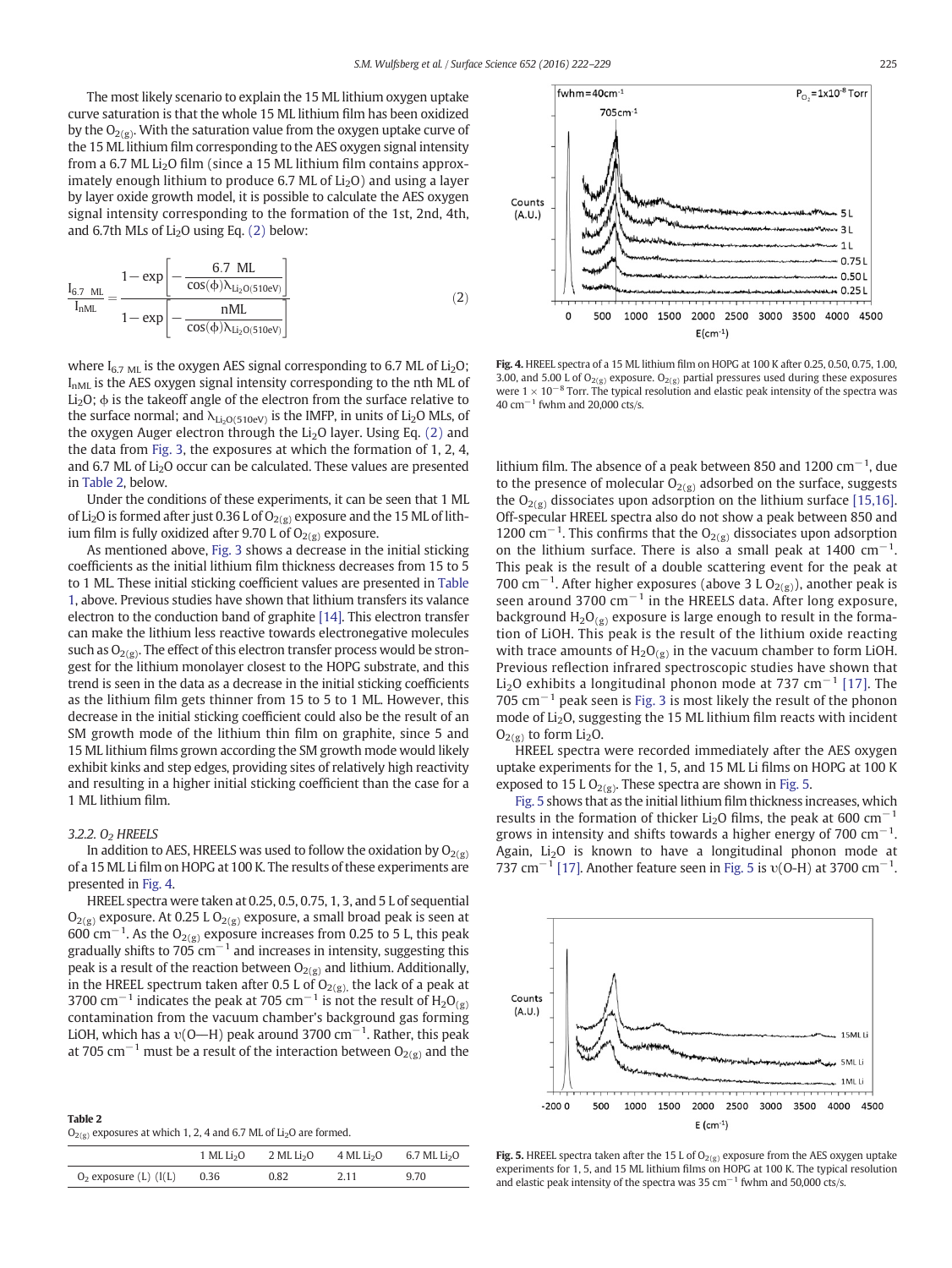This feature suggests that the  $Li<sub>2</sub>O$  film experiences terminal hydroxylation for lithium film thicknesses of 5 ML lithium or larger. Again, the peak around 1400  $cm^{-1}$  seen in the HREEL spectrum from an oxidized 15 ML lithium film, is attributed to a double scattering event related to the peak around 700  $\text{cm}^{-1}$ . The data suggests that as the Li<sub>2</sub>O film increases in thickness, the HREEL spectra corresponds to spectra consistent with Li<sub>2</sub>O. Also, as the oxidized lithium film thickness increases, it becomes more susceptible to terminal hydroxylation.

Auger spectroscopy survey scans were taken after the AES oxygen uptake experiments for the 1, 5, and 15 ML lithium films on HOPG at 100 K exposed to 15 L  $O_{2(g)}$ . Using Auger sensitivity factors, these scans allow for the calculation of the ratios of the atomic concentrations of lithium to oxygen, assuming a homogenous film composition. These ratios are presented in Table 3, below.

Table 3 shows that as the initial lithium film thickness increases, the ratio of lithium to oxygen decreases and approaches 2 to 1, the ratio expected for  $Li<sub>2</sub>O$ . This trend in the AES lithium to oxygen ratios, combined with the trends seen in the HREELS data, suggests that as the oxidized lithium film thickness increases, it exhibits properties that are characteristic of  $Li<sub>2</sub>O$  and grows into bulk  $Li<sub>2</sub>O$ .

# 3.3. Thin Li films on HOPG Exposed to  $H_2O$

# 3.3.1.  $H_2O$  exposure oxygen uptake experiments

AES was used to follow the oxygen uptake by 1, 5 and 15 ML lithium films on highly ordered pyrolytic graphite (HOPG) at 100 K during  $H_2O_{(g)}$  exposure at a constant pressure of  $1 \times 10^{-8}$  Torr. These AES oxygen uptake curves are shown in Fig. 6.

From Fig. 6, it can be seen that as the initial lithium film thickness increases from 1 to 5 to 15 ML, the oxygen uptake curves saturate at higher oxygen AES intensities and at longer  $H_2O_{(g)}$  exposures. Additionally, the initial slopes, from 0 to 0.5 L exposure, obtained by linear regression fits of the initial exposure data from these oxygen uptake curves, decrease from 15 to 5 to 1 ML, as can be seen in Table 4, below. This decrease in the initial sticking coefficient for  $H_2O_{(g)}$  is very comparable to the decrease seen for  $O_{2(g)}$ , which decreased from 1.0 to 0.78 as the initial lithium film thickness increased.

Control experiments were conducted to identify any electron beam effects during the AES oxygen uptake experiments. It was found that turning off the electron beam at any point between 0 and 5 L of  $H_2O_{(g)}$ exposure during the AES oxygen uptake experiments did not affect the oxygen uptake curve. However turning off the electron beam after 5 L of  $H_2O_{(g)}$  exposure during the AES oxygen uptake experiments did affect the oxygen uptake curve by allowing  $H_2O_{(g)}$  to condense on the surface and increasing the oxygen AES signal. This indicates that the electron beam stimulated the desorption of multilayer  $H_2O_{(g)}$ . This condition also explains why the oxygen uptakes curves for  $H_2O_{(g)}$  exposure saturate, rather than continue to increase from  $H_2O_{(g)}$  condensation. However, in spite of the electron stimulated desorption, the saturation values increase with increasing initial lithium thickness. This indicates that an initial 15 ML lithium film is able to react with more  $H_2O_{(g)}$ than a 5 ML lithium film and a 5 ML lithium film is able to react with more  $H_2O_{(g)}$  than a 1 ML lithium film. Additionally, AES survey scans taken after the oxygen uptake measurements show a small lithium metal peak for the 15 ML lithium film indicating that not all the lithium has oxidized, unlike the analogous  $O_{2(g)}$  oxygen uptake experiments that show no lithium metal AES peaks.

## Table 3

Ratios of lithium to oxygen atoms in the 1, 5, and 15 ML lithium films on HOPG at 100 K after the 15 L of  $O_{2(g)}$  exposure from the AES oxygen uptake experiments.

| Atomic Conc.       |            |            |
|--------------------|------------|------------|
| 1 ML Li<br>5 ML Li | 3.6<br>2.7 | 1.0<br>1.0 |
| 15 ML Li           | 2.4        | 1.0        |



Fig. 6.  $H_2O_{(g)}$  AES oxygen uptake curves for 1 (red), 5 (blue), and 15 (black) ML lithium films on HOPG at 100 K during H<sub>2</sub>O exposure. The H<sub>2</sub>O<sub>(g)</sub> partial pressure was  $1\times10^{-8}$  Torr during the oxygen uptake experiments.

When the relative initial sticking coefficient of the  $O_{2(g)}$  oxygen uptake curve of a 15 ML lithium film is compared to the  $H_2O_{(g)}$  oxygen uptake curve of a 15 ML lithium film, it is found that  $O_{2(g)}$  has a relative initial sticking coefficient of 0.95 and  $H_2O_{(g)}$  has a relative initial sticking coefficient of 1.00. These values have been normalized for the oxygen stoichiometry of the adsorbing gases. These relative sticking coefficients of  $O_{2(g)}$  and  $H_2O_{(g)}$  are in agreement with those found in previous research work [\[5\]](#page-6-0).

## 3.3.2. H2O HREELS

In addition to AES, HREELS was used to follow the oxidation by  $H_2O_{(g)}$  of a 15 ML lithium film on HOPG at 100 K. The results of these experiments are presented in [Fig. 7.](#page-5-0)

The HREEL spectrum taken after 0.0625 L  $H_2O_{(g)}$  shows peaks at 600 and 3688 cm<sup>-1</sup>. These peaks correspond to the v(Li-OH) vibration and the υ(LiO-H) vibration, respectively [\[18\]](#page-7-0). The spectrum taken after 0.5 L of  $H_2O_{(g)}$  exposure, shows new peaks begin to grow in at 220, 800, 1600, and 3400 cm−<sup>1</sup> , these peaks correspond to the frustrated translation, frustrated rotation,

δ (O-H), and H-bonded υ(O-H) vibrations of adsorbed  $H_2O_{(g)}$  [\[19\].](#page-7-0) Fig. 6 shows that  $H_2O_{(g)}$ , at a pressure of  $1 \times 10^{-8}$  Torr, will begin to convert a 15 ML lithium film on HOPG at 100 K into LiOH. However, after approximately 0.5 L of  $H_2O_{(g)}$  exposure,  $H_2O_{(g)}$  begins to physisorb on the surface indicating that the LiOH layer formed has passivated the surface, slowing down and possibly preventing further oxidation. This observation is in agreement with Zavadil et al. [\[5\]](#page-6-0) who found that after exposing bulk clean lithium to 66 L  $H_2O_{(g)}$  at 143 K, there were XPS peaks in the oxygen region corresponding to hydroxide and condensed  $H_2O_{(g)}$ . However, over the course of two hours after the 66 L  $H_2O_{(g)}$  exposure, there was no evidence for further oxidation of the lithium by the condensed  $H_2O_{(g)}$ .

## Table 4

Sticking coefficients determined by linear regression fits to the initial slope data for oxygen AES signal vs water exposure curves from Fig. 6. The sticking coefficients have been normalized to the sticking coefficient from the AES oxygen uptake curve for the 15 ML lithium film.

|                                        | 15 ML Li      | -5 ML Li      | 1 ML Li       |
|----------------------------------------|---------------|---------------|---------------|
| Relative Initial Sticking Coefficients | $1.00 + 0.09$ | $0.86 + 0.07$ | $0.81 + 0.07$ |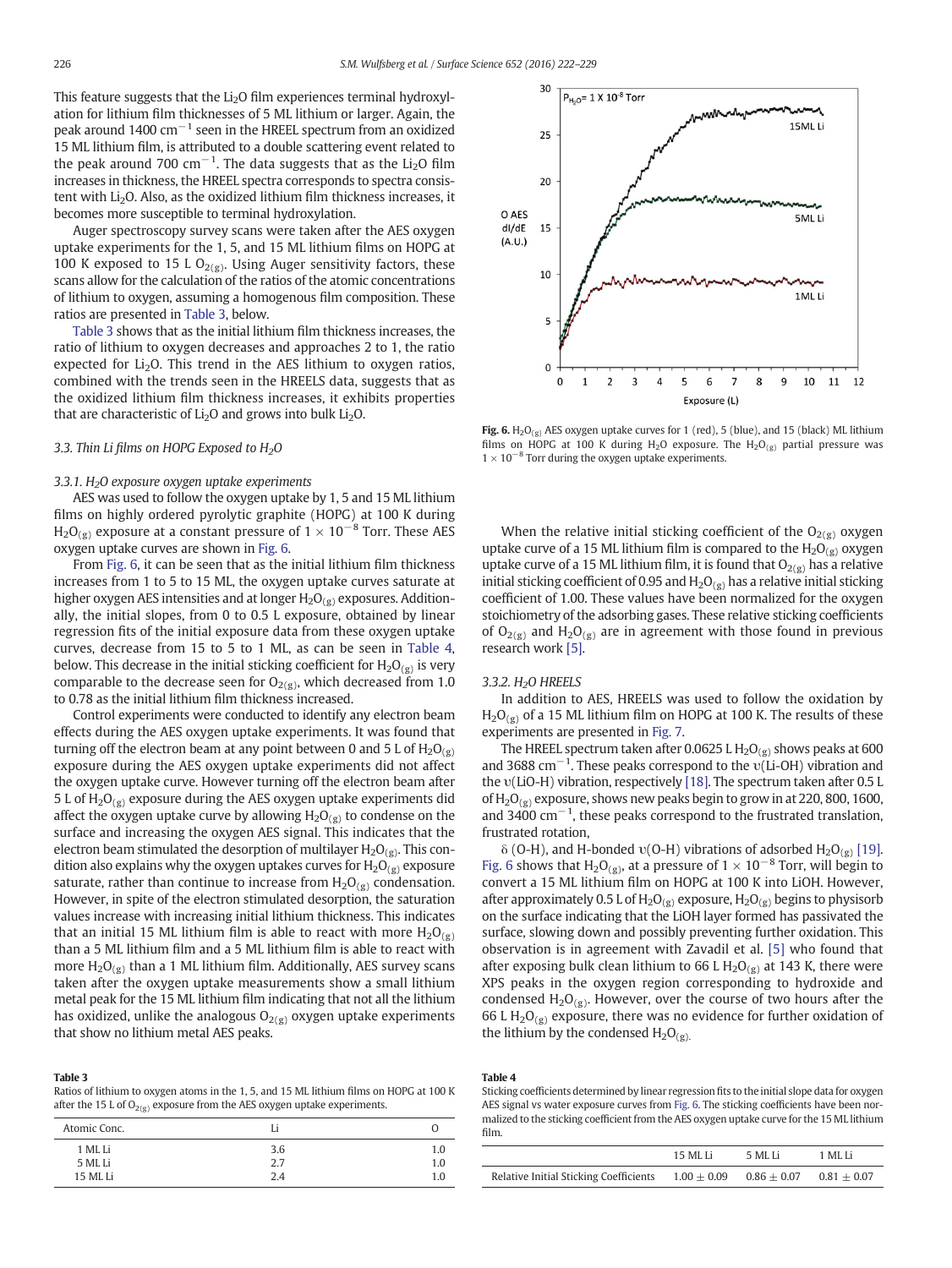<span id="page-5-0"></span>

Fig. 7. HREEL spectra of a 15 ML lithium film on HOPG at 100 K after 0.0625, 0.125, 0.25, 0.50, 0.75, 1.00, 3.00, and 5.00 L of  $H_2O_{(g)}$  exposure.  $H_2O_{(g)}$  partial pressure used during these exposures was  $1 \times 10^{-8}$  Torr. The typical resolution and elastic peak intensity of the spectra was 40  $\text{cm}^{-1}$  fwhm and 20,000 cts/s.

In Fig. 7, there is one peak that is not readily assigned. This is the peak located at 952 cm−<sup>1</sup> and seen in the HREEL spectra taken after 0.0625 to 0.50 L  $H<sub>2</sub>O$  exposures. Hydrogen and deuterium isotopic substitution experiments were conducted to determine the molecular identity of this peak. The results of these experiments are shown in Fig. 8.

Fig. 8 shows HREEL spectra after 15 ML lithium on HOPG at 100 K was exposed to 0.125 L of  $D_2O_{(g)}$  and after 15 ML lithium on HOPG at 100 K was exposed to 0.125 L of  $H_2O_{(g)}$ . As expected the peak at 3688 is shifted to 2716 cm<sup>-1</sup>, but the peak at 952 is shifted to 721 cm<sup>-1</sup>, indicating that the mode which gives rise to the peak at 952 cm<sup> $-1$ </sup> involves an H atom. Two possibilities exist as to what mode produces this peak: an Li-H stretch or an O–H bend from LiOH. The Li\\H bond could have been formed during the initial reaction of  $H_2O_{(g)}$  with lithium producing LiOH and LiH. The expected frequency ratio for υ(Li–H) to  $v(Li-D)$  is 1.333. This would result in the peak at 952 cm<sup>-1</sup> in the H<sub>2</sub>O exposed surface to be shifted down to 714 cm<sup>-1</sup> in the D<sub>2</sub>O exposed surface if it is due to the υ(Li-D) peak. This is very close to the peak's observed position of 721 cm<sup>-1</sup>. However, the frequency ratio



Fig. 8. An HREEL spectra of a 15 ML lithium film on HOPG at 100 K exposed to 0.125 L  $H_2O_{(g)}$  (top) and an HREEL spectra of a 15 ML lithium film on HOPG at 100 K exposed to 0.125 L  $D_2O_{(g)}$  (bottom). Both the  $H_2O_{(g)}$  and  $D_2O_{(g)}$  partial pressures used during these exposures were  $1 \times 10^{-8}$  Torr. The typical resolution and elastic peak intensity of the spectra was 25  $\text{cm}^{-1}$  fwhm and 30,000 cts/s.

for  $\delta$ (O–H) to  $\delta$ (O–D) is 1.375. This would result in the peak at 952 shifting down to 692  $cm^{-1}$ , which is still close to the peak's actual position of 721  $cm^{-1}$ . Based on the observed isotopic shifts, it is likely that this peak is the result of a υ(Li-H) vibration. Unfortunately the  $24 \text{ cm}^{-1}$  difference between the two predicted shifts is too small to make a conclusive determination, given the resolution and signal to noise ratio of the HREEL spectra seen in Fig. 8. Thus, consideration of other related spectroscopic studies is needed to confirm the assignment of this peak.

Previous infrared vibrational spectroscopic studies of metal hydroxides have found that the  $\delta$ (O-H) of metal hydroxides typically are in the range of 190 to 650 cm<sup> $-1$ </sup> [20–[22\].](#page-7-0) Specifically, Wang and Andrews [\[20\]](#page-7-0) found that the δ(O-H) for matrix isolated NiOH, CoOH, FeOH, and MnOH were 645, 450, 352, and 193  $\rm cm^{-1}$ , respectively. They also found that for every metal hydroxide the δ(O–H) was at a lower wavenumber than the metal oxygen stretch. In addition to these studies, Acquista and Abramowitz [\[21\]](#page-7-0) performed similar work using alkali metals and found that matrix isolated CsOH, RbOH, and NaOH had δ(O–H) frequencies of 302, 309, and 337  $cm^{-1}$ , respectively. Again, they also found that for every metal hydroxide the  $\delta$ (O–H) was at a lower frequency than the metal oxygen stretch. While there have been no matrix isolation studies of LiOH, Buchanan [\[22\]](#page-7-0) and Yoshida and Hase [\[18\]](#page-7-0) found, using IR spectroscopy on bulk LiOH<sub>(s)</sub>, that LiOH has a  $\delta$ (O–H) frequency of 426 and  $421 \text{ cm}^{-1}$ , respectively. In all these infrared vibrational studies of metal hydroxides, it was found that the  $\delta$ (O-H) was at a lower frequency than the metal-oxygen stretch. The results of this work suggests that the peak at 952 cm<sup>-1</sup> is not a result of a  $\delta$ (O–H) mode of LiOH, but most likely the result of a  $v(Li-H)$  stretching mode.

Another clue as to the nature of the peak at  $952 \text{ cm}^{-1}$  can be found in the intensities of the peaks in the spectra taken after 0.0625, 0.125, 0.25 and 0.50 L H<sub>2</sub>O exposures, as seen in Fig. 7. At 0.0625 L H<sub>2</sub>O<sub>(g)</sub> exposure, the HREEL spectrum shows a peak at 600  $\text{cm}^{-1}$ , corresponding to the Li-OH stretch and a peak at 952  $cm^{-1}$ , at half the intensity of the 600 cm<sup>−1</sup> peak, and a peak at 3688 cm<sup>−1</sup> corresponding to the υ(LiO-H). As the H<sub>2</sub>O<sub>(g)</sub> exposure increases to 0.125 L, the 600 cm<sup>-1</sup>, 952 cm<sup>−1</sup>, and the 3688 cm<sup>−1</sup> peaks increase in intensity proportionally with exposure, and their relative intensities remain the same. However, as the exposure increases to 0.25 L, the peaks at 600 and 3688  $cm^{-1}$ increase in intensity proportionally to the  $H<sub>2</sub>O$  exposure, but the peak at 952 cm<sup> $-1$ </sup> does not further increase in intensity. Its intensity remains the same as in the HREEL spectrum for 0.125 L exposure. This can be explained by the fact that at low  $H_2O_{(g)}$  exposures, when much of the topmost lithium layer has not yet been oxidized to LiOH,  $H_2O_{(g)}$  reacts with lithium to form LiOH and LiH. Then as  $H_2O_{(g)}$  exposure increases up to 0.5 L, there are no longer free lithium atoms to react with an H atom from an adsorbed  $H<sub>2</sub>O$  molecule preventing it from reacting to form LiOH and LiH. This would also explain the passivation of the lithium film after about 0.5 L of  $H_2O_{(g)}$  exposure. If this peak were the result of an O-H bend from LiOH, it would be expected to increase in intensity just as the peaks at 600 and 3688  $cm^{-1}$  increase in intensity. Thus, again it is more likely the peak at 952  $cm^{-1}$  is a result of an Li-H stretch rather than an O-H bend from LiOH.

HREELS spectra where taken immediately after the AES oxygen uptake experiments for the 1, 5, and 15 ML lithium films on HOPG at 100 K exposed to 15 L  $H_2O_{(g)}$ . These spectra are shown in [Fig. 9](#page-6-0).

[Fig. 9](#page-6-0) shows that as the initial lithium film thickness increases, the intensity of the LiOH peaks around 600 and the peaks at 3700  $cm^{-1}$ increase in intensity. This would be expected since a thicker initial lithium film should produce a thicker LiOH film. However, the υ(LiO-H) at 3700 cm<sup>-1</sup> is only discernable in the HREEL spectrum for the 15 ML lithium surface. This could be the result of this small peak at 3700  $cm^{-1}$ being obscured by the H-bonded  $v(O-H)$  produced by adsorbed  $H<sub>2</sub>O$ . Additionally, it is difficult to discern a peak around 600  $cm^{-1}$ , corresponding to the υ(Li-OH), for the spectrum recorded after oxygen uptake by a 1 ML lithium film. As a result, it is not possible to conclude that the 1 ML lithium film produces LiOH after exposure to 15 L of  $H<sub>2</sub>O$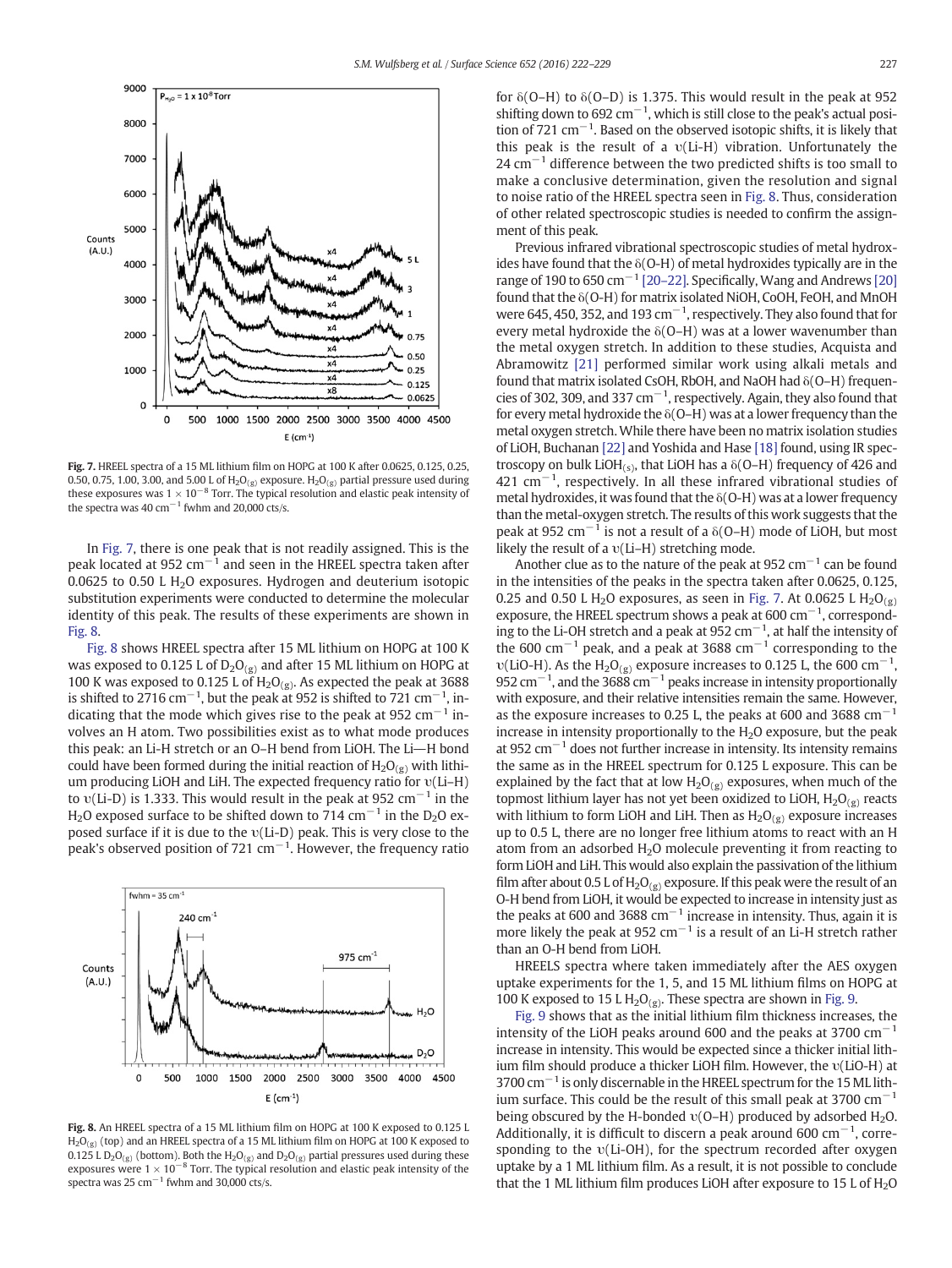<span id="page-6-0"></span>

Fig. 9. HREEL spectra taken after the 15 L of  $H_2O_{(g)}$  exposure from the AES oxygen uptake experiments for 1, 5, and 15 ML lithium films on HOPG at 100 K. The typical resolution and elastic peak intensity of the spectra was 35 cm<sup>-1</sup> fwhm and 50,000 cts/s.

during the AES oxygen uptake experiment. All three spectra show similar intensities for the peaks corresponding to adsorbed  $H_2O$ , which are around 220, 800, 1600, and 3400  $\rm cm^{-1}$ .

Auger spectroscopy survey scans were also recorded after the AES oxygen uptake experiments for the 1, 5, and 15 ML lithium films on HOPG at 100 K exposed to 15 L  $H_2O_{(g)}$ . Using Auger sensitivity factors, this data allows the calculation of the ratios of the atomic concentrations of lithium to oxygen following saturation. These ratios are presented in Table 5.

For the 1 ML lithium film, AES survey scans show a lithium to oxygen ratio of 3 to 1. The HREEL spectrum taken after the AES oxygen uptake experiment of a 1 ML lithium film, seen in Fig. 9 shows adsorbed  $H_2O$ on the surface. This HREEL spectrum would suggest that the AES lithium to oxygen ratio of 3 to 1 is too high, since the 1 ML lithium film HREEL spectrum in Fig. 9 shows excess oxygen in the form of physisorbed H2O. However, the HREEL spectrum was taken 30 min after the AES survey scan was taken, and the  $H_2O_{(g)}$  background gas pressure was an average of  $1 \times 10^{-9}$  Torr during those 30 min as a result of residual  $H_2O_{(g)}$  from the AES oxygen uptake experiment. This would result in an  $H_2O_{(g)}$  exposure of approximately 2 L and could explain the presence of adsorbed H<sub>2</sub>O on the surface seen in the HREEL spectrum and the lithium to oxygen ratio of 3 to 1 found immediately after the  $H_2O_{(g)}$  oxygen uptake experiment. Additionally, the lithium to oxygen ratio of 3 to 1 also provides evidence for the formation of LiH during the initial oxidation of the lithium film by  $H_2O_{(g)}$ . For the 5 and 15 ML lithium films, the formation of LiH and the passivation of the lithium film, preventing the oxidation of the deeper lithium layers, would result in a high lithium to

#### Table 5

Ratios of lithium to oxygen atoms in the 1, 5, and 15 ML lithium films on HOPG at 100 K after the 15 L of  $H_2O_{(g)}$  exposure from the AES oxygen uptake experiments.

| Atomic conc. | IJ  |     |
|--------------|-----|-----|
| 1 ML Li      | 3.0 | 1.0 |
| 5 ML Li      | 3.5 | 1.0 |
| 15 ML Li     | 3.8 | 1.0 |

oxygen ratio that increases when going from initial lithium films of 5 ML to 15 ML. These high lithium to oxygen ratios are observed in the Auger data to be 3.5 to 1 and 3.8 to 1 for the 5 ML and the 15 ML, respectively.

#### 4. Conclusions

The oxidation of lithium thin films on HOPG by  $O_{2(g)}$  and  $H_2O_{(g)}$  has been studied using AES and HREELS. The AES oxygen uptake experiments have shown that as the initial lithium film thickness on HOPG decreased from 15 to 5 to 1 ML, the rate of oxidation by  $O_{2(g)}$  decreased. AES measurements also showed that a 15 ML lithium film was fully oxidized by  $O_{2(g)}$  after 9.7 L of  $O_{2(g)}$  exposure. HREEL spectra showed that the 15 ML lithium film exhibited peaks that were characteristic of Li2O, and as the initial lithium film thickness on HOPG increased from 1 to 5 to 15 ML, the HREEL peak positions moved closer to the positions expected by the formation of Li<sub>2</sub>O. Additionally, HREEL spectra showed that, even at 100 K and low exposures (< 0.5 L),  $O_{2(g)}$  fully dissociated upon reacting with the lithium thin films.

AES oxygen uptake experiments have shown that as the initial lithium film thickness decreased from 15 to 5 to 1 ML, the rate of oxidation by  $H_2O_{(g)}$  decreased. However, this effect was less pronounced for  $H_2O_{(g)}$  than for  $O_{2(g)}$ . This suggests that the HOPG substrate has a stronger effect on the oxidation of the lithium thin films by  $O_{2(g)}$  than by  $H_2O_{(g)}$ . AES measurements also showed that the 15 ML lithium film did not fully oxidize after 15 L of  $H_2O_{(g)}$  exposure, but the 5 and 1 ML lithium films did fully oxidize. HREEL spectra showed that the lithium thin film initially reacted with  $H_2O_{(g)}$  to form lithium hydride and lithium hydroxide, but after 0.5 L of  $H_2O_{(g)}$  exposure,  $H_2O_{(g)}$  began to physisorb on the lithium surface.

These results demonstrate how a graphite substrate can affect the rate of oxidation of lithium thin films, and what products were formed during oxidation of lithium thin films by  $O_{2(g)}$  and  $H_2O_{(g)}$ . This work has provided insight into the initial oxidation processes of lithiated graphite products, which are used in first wall materials for thermonuclear fusion reactors, and also in lithium battery applications [\[23\]](#page-7-0). Additionally, the HREELS studies of the initial oxidation of lithium thin films by  $H_2O_{(g)}$  have provided a unique insight into the dissociation mechanism of  $H_2O_{(g)}$  on a lithium surface by showing vibrational evidence for the formation of lithium hydride along with lithium hydroxide surface species.

# Acknowledgements

This work was supported by the Department of Energy, Office of Fusion Energy Sciences, under award #DE-SC0008598. Partial support for SMW by the Program in Plasma Science of the Princeton Plasma Physics Laboratory is also acknowledged

# Appendix A. Supplementary data

Supplementary data to this article can be found online at [http://dx.](doi:10.1016/j.susc.2016.04.003) [doi.org/10.1016/j.susc.2016.04.003.](doi:10.1016/j.susc.2016.04.003)

## References

- [1] [G. Federici, et al., Nucl. Fusion 41 \(2001\) 1968](http://refhub.elsevier.com/S0039-6028(16)30254-0/rf0005).
- [2] D.K. Mansfi[eld, et al., Nucl. Fusion 41 \(2001\) 1823.](http://refhub.elsevier.com/S0039-6028(16)30254-0/rf0010)<br>[3] C.N. Taylor, B. Heim, J.P. Allain, J. Appl. Phys. 109 (1)
- [3] [C.N. Taylor, B. Heim, J.P. Allain, J. Appl. Phys. 109 \(2011\) 53306](http://refhub.elsevier.com/S0039-6028(16)30254-0/rf0015).
- [4] [C.H. Skinner, R. Sullenberger, B.E. Koel, M.A. Jaworski, H.W. Kugel, J. Nucl. Mater. 438](http://refhub.elsevier.com/S0039-6028(16)30254-0/rf0020) [\(2013\) S647.](http://refhub.elsevier.com/S0039-6028(16)30254-0/rf0020)
- [5] [K.R. Zavadil, N.R. Armstong, Surf. Sci. 230 \(1989\) 47](http://refhub.elsevier.com/S0039-6028(16)30254-0/rf0025).
- [6] [J.R. Hoenigmann, R.G. Keil, Appl. Surf. Sci. 18 \(1984\) 207.](http://refhub.elsevier.com/S0039-6028(16)30254-0/rf0030)
- SEAS Getters, Alkali Metal Dispensers, 2007 Retrieved from [https://www.saesgetters.](https://www.saesgetters.com/sites/default/files/AMD%20Brochure_0.pdf) com/sites/default/fi[les/AMD%20Brochure\\_0.pdf](https://www.saesgetters.com/sites/default/files/AMD%20Brochure_0.pdf) (2015).
- [N. Itou, et al., J. Nucl. Mater. 290-293 \(2001\) 281.](http://refhub.elsevier.com/S0039-6028(16)30254-0/rf0040)
- [L.E. Davis, N.C. Macdonald, P.W. Palmberg, G.E. Riach, R.E. Weber, Handbook of](http://refhub.elsevier.com/S0039-6028(16)30254-0/rf0045) [Auger Spectroscopy, second ed. Perkin-Elmer Corp., Physical Electronics Division,](http://refhub.elsevier.com/S0039-6028(16)30254-0/rf0045) [Eden Prairie, 1978.](http://refhub.elsevier.com/S0039-6028(16)30254-0/rf0045)
- [10] RBD Instruments, AugerScan Software.